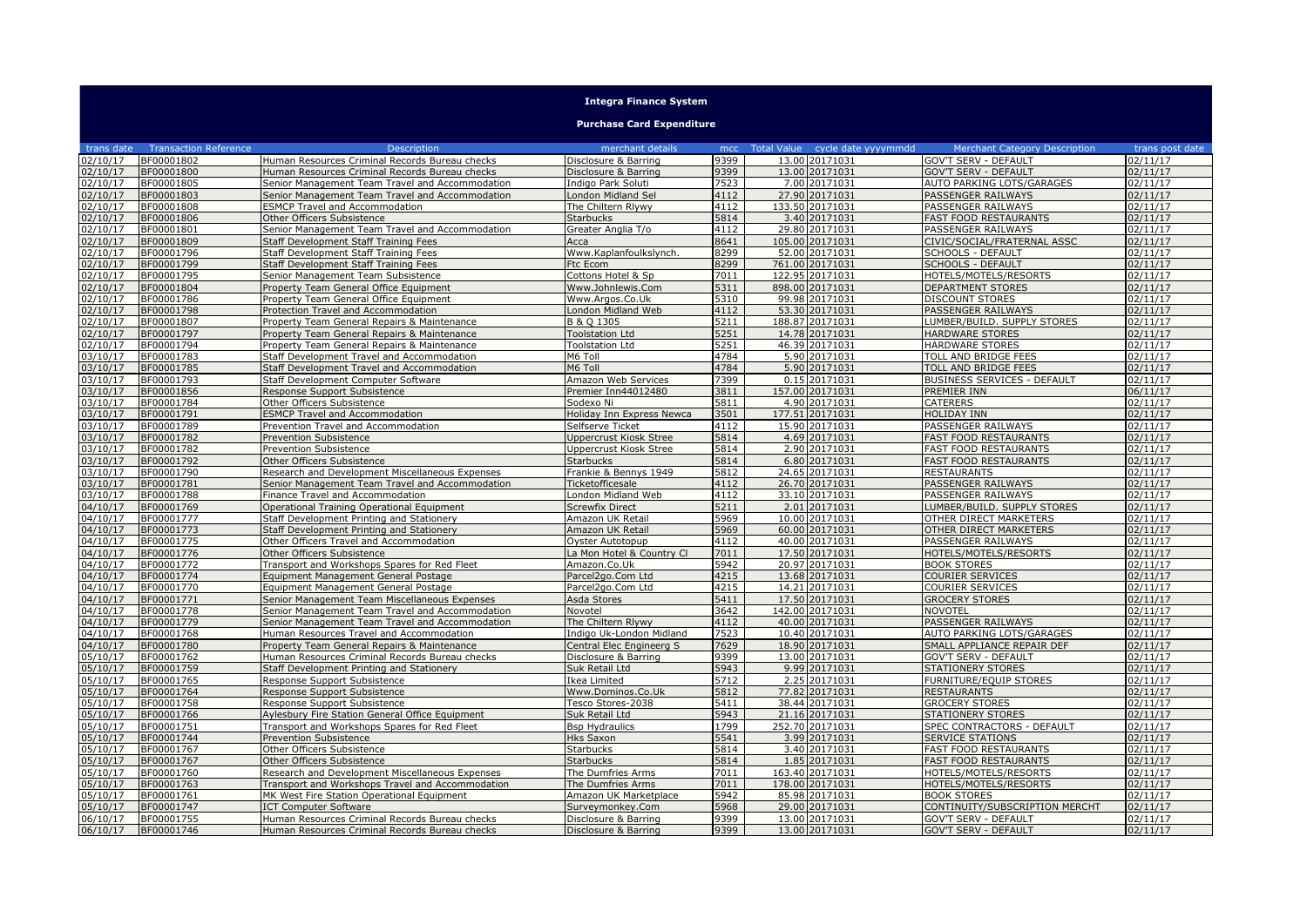| 06/10/17 | BF00001753 | Human Resources Criminal Records Bureau checks     | Disclosure & Barring      | 9399             | 13.00 20171031  | <b>GOV'T SERV - DEFAULT</b>    | 02/11/17             |
|----------|------------|----------------------------------------------------|---------------------------|------------------|-----------------|--------------------------------|----------------------|
| 06/10/17 | BF00001750 | Human Resources Criminal Records Bureau checks     | Disclosure & Barring      | 9399             | 13.00 20171031  | <b>GOV'T SERV - DEFAULT</b>    | 02/11/17             |
| 06/10/17 | BF00001757 | Protection Subsistence                             | Subway                    | 5812             | 3.00 20171031   | <b>RESTAURANTS</b>             | 02/11/17             |
| 06/10/17 | BF00001752 | Other Officers Subsistence                         | Queensway Coffee          | 5812             | 2.55 20171031   | <b>RESTAURANTS</b>             | 02/11/17             |
| 06/10/17 | BF00001748 | Research and Development Miscellaneous Expenses    | Parcel2go.Com Ltd         | 4215             | 10.10 20171031  | <b>COURIER SERVICES</b>        | 02/11/17             |
| 06/10/17 | BF00001756 | Senior Management Team Subsistence                 | Queensway Coffee          | 5812             | 5.70 20171031   | <b>RESTAURANTS</b>             | 02/11/17             |
| 06/10/17 | BF00001749 | <b>ICT Computer Hardware</b>                       | Amazon UK Marketplace     | 5942             | 11.48 20171031  | <b>BOOK STORES</b>             | 02/11/17             |
| 06/10/17 | BF00001754 | <b>BASI Project Courses And Conference Fees</b>    | Paypal *mnp Events        | 7299             | 76.50 20171031  | MISC PERSONAL SERV - DEF       | 02/11/17             |
| 06/10/17 | BF00001745 | Property Team General Repairs & Maintenance        | Lock & Key Centre         | 7251             | 48.00 20171031  | SHOE REPAIR/SHINE/HAT CLEAN    | 02/11/17             |
| 09/10/17 | BF00001741 | Operational Training Course Catering Costs         | lust Baquettes            | 5812             | 193.50 20171031 | <b>RESTAURANTS</b>             | 02/11/17             |
| 09/10/17 | BF00001738 | Staff Development Travel and Accommodation         | Premier Inn 44536670      | 5812             | 187.00 20171031 | <b>RESTAURANTS</b>             | 02/11/17             |
| 09/10/17 | BF00001731 | Transport and Workshops Spares for Red Fleet       | <b>Bsp Hydraulics</b>     | 1799             | 358.30 20171031 | SPEC CONTRACTORS - DEFAULT     | 02/11/17             |
| 09/10/17 | BF00001737 | Senior Management Team Travel and Accommodation    | Trainline                 | 4112             | 42.23 20171031  | PASSENGER RAILWAYS             | 02/11/17             |
| 09/10/17 | BF00001743 | Senior Management Team Travel and Accommodation    | Greater Anglia            | 4112             | 22.30 20171031  | PASSENGER RAILWAYS             | 02/11/17             |
| 09/10/17 | BF00001739 | Senior Management Team Subsistence                 | <b>Hilton Euston</b>      | 5812             | 8.60 20171031   | <b>RESTAURANTS</b>             | 02/11/17             |
| 09/10/17 | BF00001740 | Property Team General Repairs & Maintenance        | Flogas Britain Limited    | 5983             | 19.49 20171031  | <b>FUEL DEALERS</b>            | 02/11/17             |
| 10/10/17 | BF00001736 | Other Officers Subsistence                         | Benugo-Wigmore St         | 5811             | 2.75 20171031   | <b>CATERERS</b>                | 02/11/17             |
|          |            |                                                    |                           |                  |                 |                                |                      |
| 10/10/17 | BF00001732 | Senior Management Team Travel and Accommodation    | Napier Mk                 | 7523             | 8.00 20171031   | AUTO PARKING LOTS/GARAGES      | 02/11/17             |
| 10/10/17 | BF00001734 | Senior Management Team Travel and Accommodation    | Greater Anglia T/o        | 4112             | 15.60 20171031  | PASSENGER RAILWAYS             | 02/11/17             |
| 10/10/17 | BF00001735 | <b>ICT Computer Hardware</b>                       | Amazon UK Marketplace     | 5942             | 25.00 20171031  | <b>BOOK STORES</b>             | 02/11/17             |
| 10/10/17 | BF00001730 | BASI Project Courses And Conference Fees           | Pavpal *mnp Events        | 7299             | 108.00 20171031 | MISC PERSONAL SERV - DEF       | 02/11/17             |
| 10/10/17 | BF00001733 | Property Team General Repairs & Maintenance        | B & Q 1305                | 5211             | 24.00 20171031  | LUMBER/BUILD. SUPPLY STORES    | 02/11/17             |
| 11/10/17 | BF00001724 | Property Team General Repairs & Maintenance        | Fuel Tank Shop Ltd        | 5999             | 612.00 20171031 | MISC SPECIALITY RETAIL         | 02/11/17             |
| 11/10/17 | BF00001723 | Other Officers Travel and Accommodation            | Oyster Autotopup          | 4112             | 40.00 20171031  | PASSENGER RAILWAYS             | 02/11/17             |
| 11/10/17 | BF00001725 | Other Officers Subsistence                         | Caffe Nero 448 Stratton S | 5814             | 4.90 20171031   | <b>FAST FOOD RESTAURANTS</b>   | 02/11/17             |
| 11/10/17 | BF00001727 | Staff Development Travel and Accommodation         | The Chiltern Rlywy        | 4112             | 40.90 20171031  | PASSENGER RAILWAYS             | 02/11/17             |
| 11/10/17 | BF00001726 | Senior Management Team Travel and Accommodation    | London Midland Tic        | 4112             | 29.90 20171031  | PASSENGER RAILWAYS             | 02/11/17             |
| 11/10/17 | BF00001729 | Senior Management Team Travel and Accommodation    | Indigo Park Soluti        | 7523             | 7.00 20171031   | AUTO PARKING LOTS/GARAGES      | 02/11/17             |
| 11/10/17 | BF00001708 | Procurement Travel and Accommodation               | British A 1258763381745   | 3005             | 119.71 20171031 | <b>BRITISH AIR</b>             | $\frac{1}{02}/11/17$ |
| 11/10/17 | BF00001708 | <b>BASI Project Travel and Accommodation</b>       | British A 1258763381745   | 3005             | 119.71 20171031 | <b>BRITISH AIR</b>             | 02/11/17             |
| 11/10/17 | BF00001721 | Property Team General Repairs & Maintenance        | Aylesbury Buildbase       | 5211             | 160.80 20171031 | LUMBER/BUILD. SUPPLY STORES    | 02/11/17             |
| 11/10/17 | BF00001728 | Property Team General Repairs & Maintenance        | Aylesbury Buildbase       | 5211             | 39.05 20171031  | LUMBER/BUILD. SUPPLY STORES    | 02/11/17             |
| 11/10/17 | BF00001720 | Property Team General Repairs & Maintenance        | B & O 1345                | 5211             | 31.45 20171031  | LUMBER/BUILD. SUPPLY STORES    | 02/11/17             |
| 11/10/17 | BF00001722 | Property Team General Repairs & Maintenance        | Flogas Britain Limited    | 5983             | 55.95 20171031  | <b>FUEL DEALERS</b>            | 02/11/17             |
| 12/10/17 | BF00001717 | Human Resources Criminal Records Bureau checks     | Disclosure & Barring      | 9399             | 13.00 20171031  | <b>GOV'T SERV - DEFAULT</b>    | 02/11/17             |
| 12/10/17 | BF00001709 | Human Resources Criminal Records Bureau checks     | Disclosure & Barring      | 9399             | 13.00 20171031  | <b>GOV'T SERV - DEFAULT</b>    | 02/11/17             |
| 12/10/17 | BF00001716 | Human Resources Criminal Records Bureau checks     | Disclosure & Barring      | 9399             | 13.00 20171031  | <b>GOV'T SERV - DEFAULT</b>    | 02/11/17             |
| 12/10/17 | BF00001714 | Human Resources Criminal Records Bureau checks     | Disclosure & Barring      | 9399             | 13.00 20171031  | <b>GOV'T SERV - DEFAULT</b>    | 02/11/17             |
| 12/10/17 | BF00001719 | Human Resources Criminal Records Bureau checks     | Disclosure & Barring      | 9399             | 13.00 20171031  | <b>GOV'T SERV - DEFAULT</b>    | 02/11/17             |
| 12/10/17 | BF00001713 | Other Officers Travel and Accommodation            | Oyster Autotopup          | 4112             | 40.00 20171031  | PASSENGER RAILWAYS             | 02/11/17             |
| 12/10/17 | BF00001718 | Buckingham Fire Station Printing and Stationery    | Tesco Stores-2162         | 5411             | 8.00 20171031   | <b>GROCERY STORES</b>          | 02/11/17             |
| 12/10/17 | BF00001706 | Senior Management Team Travel and Accommodation    | Trainline                 | 4112             | 34.02 20171031  | PASSENGER RAILWAYS             | 02/11/17             |
| 12/10/17 | BF00001707 | <b>ICT Travel and Accommodation</b>                | The Chiltern Rlywy        | 4112             | 38.50 20171031  | PASSENGER RAILWAYS             | 02/11/17             |
| 12/10/17 | BF00001712 | BASI Project Travel and Accommodation              | <b>Heathrow Airport</b>   | 7523             | 38.40 20171031  | AUTO PARKING LOTS/GARAGES      | 02/11/17             |
| 12/10/17 | BF00001705 | Procurement Travel and Accommodation               | <b>Heathrow Airport</b>   | 7523             | 38.40 20171031  | AUTO PARKING LOTS/GARAGES      | 02/11/17             |
| 12/10/17 | BF00001711 | Property Team General Repairs & Maintenance        | B & O 1305                | $\frac{1}{2211}$ | 29.84 20171031  | LUMBER/BUILD, SUPPLY STORES    | 02/11/17             |
|          |            |                                                    |                           |                  |                 |                                |                      |
| 12/10/17 | BF00001715 | Property Team General Repairs & Maintenance        | Danecker Structural Me    | 1520             | 12.00 20171031  | GEN CONTRACTORS RESIDENTL/COML | 02/11/17             |
| 12/10/17 | BF00001710 | Property Team General Repairs & Maintenance        | Flogas Britain Limited    | 5983             | 51.00 20171031  | <b>FUEL DEALERS</b>            | 02/11/17             |
| 13/09/17 | BF00001742 | Transport and Workshops Spares for Red Fleet       | Www.Shoulderofshoreham    | 5999             | 26.55 20170930  | MISC SPECIALITY RETAIL         | 02/11/17             |
| 13/10/17 | BF00001693 | Broughton Fire Station Printing and Stationery     | Suk Retail Ltd            | 5943             | 54.80 20171031  | STATIONERY STORES              | 02/11/17             |
| 13/10/17 | BF00001700 | Other Officers Subsistence                         | Pret A Manger             | 5812             | 3.95 20171031   | <b>RESTAURANTS</b>             | 02/11/17             |
| 13/10/17 | BF00001696 | Senior Management Team Travel and Accommodation    | Trainline                 | 4112             | 34.02 20171031  | PASSENGER RAILWAYS             | 02/11/17             |
| 13/10/17 | BF00001694 | Senior Management Team Subsistence                 | <b>Three Compasses</b>    | 5812             | 66.25 20171031  | <b>RESTAURANTS</b>             | 02/11/17             |
| 13/10/17 | BF00001703 | Senior Management Team Travel and Accommodation    | Greater Anglia T/o        | 4112             | 22.30 20171031  | PASSENGER RAILWAYS             | 02/11/17             |
| 13/10/17 | BF00001698 | Property Team General Repairs & Maintenance        | Flogas Britain Limited    | 5983             | 36.34 20171031  | <b>FUEL DEALERS</b>            | 02/11/17             |
| 13/10/17 | BF00001702 | Procurement Travel and Accommodation               | Gwr Tilehurst To          | 4112             | 52.50 20171031  | PASSENGER RAILWAYS             | 02/11/17             |
| 13/10/17 | BF00001699 | Property Team General Repairs & Maintenance        | B & Q 1305                | 5211             | 16.68 20171031  | LUMBER/BUILD. SUPPLY STORES    | 02/11/17             |
| 13/10/17 | BF00001697 | Property Team General Repairs & Maintenance        | Central Elec Engineerg S  | 7629             | 25.12 20171031  | SMALL APPLIANCE REPAIR DEF     | 02/11/17             |
| 14/10/17 | BF00001695 | Senior Management Team Miscellaneous Expenses      | Asda Stores               | 5411             | 10.00 20171031  | <b>GROCERY STORES</b>          | 02/11/17             |
| 14/10/17 | BF00001701 | ICT Travel and Accommodation                       | Holiday Inn Express Newca | 3501             | 86.33 20171031  | <b>HOLIDAY INN</b>             | 02/11/17             |
| 15/10/17 | BF00001704 | Other Officers Travel and Accommodation            | Ovster Autotopup          | 4112             | 40.00 20171031  | PASSENGER RAILWAYS             | 02/11/17             |
| 16/10/17 | BF00001687 | Staff Development Travel and Accommodation         | Trainline                 | 4112             | 46.10 20171031  | PASSENGER RAILWAYS             | 02/11/17             |
| 16/10/17 | BF00001692 | Broughton Fire Station Catering and Domestic Equip | <b>Fesco Direct</b>       | 5999             | 199.00 20171031 | MISC SPECIALITY RETAIL         | 02/11/17             |
| 16/10/17 | BF00001689 | Staff Development Subsistence                      | The Woolpack              | 5812             | 106.55 20171031 | <b>RESTAURANTS</b>             | 02/11/17             |
| 16/10/17 | BF00001689 | Staff Development Subsistence                      | The Woolpack              | 5812             | 5.00 20171031   | <b>RESTAURANTS</b>             | 02/11/17             |
|          |            |                                                    |                           |                  |                 |                                |                      |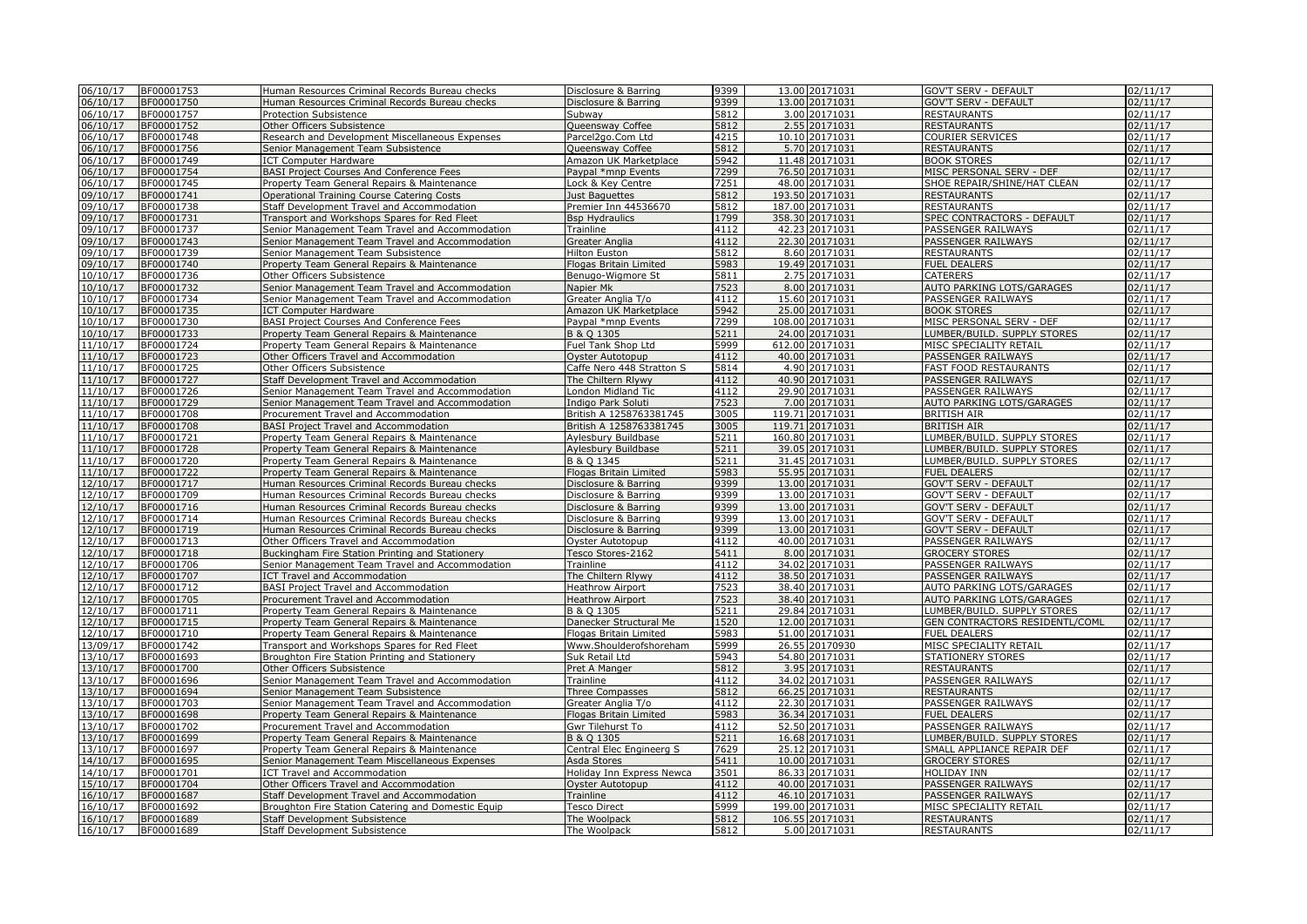| 16/10/17             | BF00001688               | Senior Management Team Subsistence                                                       | Hampton By Hilton Birming           | 3665         | 89.00 20171031                    | <b>HAMPTON INN</b>                               | 02/11/17             |
|----------------------|--------------------------|------------------------------------------------------------------------------------------|-------------------------------------|--------------|-----------------------------------|--------------------------------------------------|----------------------|
| 16/10/17             | BF00001686               | Broughton Fire Station Miscellaneous Expenses                                            | Amersham Dry Cleaners               | 7216         | 190.00 20171031                   | <b>DRY CLEANERS</b>                              | 02/11/17             |
| 16/10/17             | BF00001690               | Staff Development Staff Training Fees                                                    | Acca                                | 8641         | 100.00 20171031                   | CIVIC/SOCIAL/FRATERNAL ASSC                      | 02/11/17             |
| 16/10/17             | BF00001691               | Property Team General Repairs & Maintenance                                              | B & Q 1305                          | 5211         | 38.17 20171031                    | LUMBER/BUILD. SUPPLY STORES                      | 02/11/17             |
| 17/10/17             | BF00001679               | Operational Apprentices Travel and Accommodation                                         | Indigo Park Soluti                  | 7523         | 11.00 20171031                    | AUTO PARKING LOTS/GARAGES                        | 02/11/17             |
| 17/10/17             | BF00001677               | Human Resources Criminal Records Bureau checks                                           | Disclosure & Barring                | 9399         | 13.00 20171031                    | <b>GOV'T SERV - DEFAULT</b>                      | 02/11/17             |
| 17/10/17             | BF00001681               | Human Resources Criminal Records Bureau checks                                           | Disclosure & Barring                | 9399         | 13.00 20171031                    | GOV'T SERV - DEFAULT                             | 02/11/17             |
| 17/10/17             | BF00001684               | Other Officers Subsistence                                                               | Ravello                             | 5814         | 6.60 20171031                     | <b>FAST FOOD RESTAURANTS</b>                     | 02/11/17             |
| 17/10/17             | BF00001680               | Senior Management Team Travel and Accommodation                                          | Parkjockey                          | 7523         | 22.50 20171031                    | AUTO PARKING LOTS/GARAGES                        | 02/11/17             |
| 17/10/17             | BF00001683               | <b>Prevention Community Safety Charges</b>                                               | <b>Total Merchandise</b>            | 5399         | 336.00 20171031                   | MISC GEN MERCHANDISE - DEF                       | 02/11/17             |
| 17/10/17             | BF00001682               | Other Officers Subsistence                                                               | <b>Starbucks</b>                    | 5814         | 3.40 20171031                     | <b>FAST FOOD RESTAURANTS</b>                     | 02/11/17             |
| 17/10/17             | BF00001685               | Senior Management Team Travel and Accommodation                                          | Napier Mk                           | 7523         | 7.00 20171031                     | AUTO PARKING LOTS/GARAGES                        | 02/11/17             |
| 17/10/17             | BF00001676               | Staff Development Staff Training Fees                                                    | Acca                                | 8641         | 132.00 20171031                   | CIVIC/SOCIAL/FRATERNAL ASSC                      | 02/11/17             |
| 17/10/17             | BF00001678               | Members Allowances Subsistence                                                           | Sainsburys Superma                  | 5411         | 12.25 20171031                    | <b>GROCERY STORES</b>                            | 02/11/17             |
| 17/10/17             | BF00001675               | Property Team General Repairs & Maintenance                                              | B & O 1305                          | 5211         | 28.00 20171031                    | LUMBER/BUILD. SUPPLY STORES                      | 02/11/17             |
| 17/10/17             | BF00001674               | Property Team General Repairs & Maintenance                                              | New City Heating Co Lt              | 1711         | 14.15 20171031                    | HEATING, PLUMBING, AIR COND                      | 02/11/17             |
| 18/10/17             | BF00001655               | Response Support Subsistence                                                             | Dominos Pizza                       | 5814         | 33.49 20171031                    | <b>FAST FOOD RESTAURANTS</b>                     | $\sqrt{02}/11/17$    |
| 18/10/17             | BF00001671               | Amersham Fire Station Subsistence                                                        | Costa Coffee - Beacons              | 5812         | 5.25 20171031                     | <b>RESTAURANTS</b>                               | 02/11/17             |
| 18/10/17             | BF00001664               | Prevention Subsistence                                                                   | Costa Coffee                        | 5814         | 5.90 20171031                     | FAST FOOD RESTAURANTS                            | 02/11/17             |
| 18/10/17             | BF00001656               | Prevention Subsistence                                                                   | Bp Old Windsor S/stn                | 5541         | 6.28 20171031                     | <b>SERVICE STATIONS</b>                          | 02/11/17             |
| 18/10/17             | BF00001656               | Prevention Subsistence                                                                   | Bp Old Windsor S/stn                | 5541         | 2.17 20171031                     | <b>SERVICE STATIONS</b>                          | 02/11/17             |
| 18/10/17             | BF00001672               | <b>Protection Subsistence</b>                                                            | <b>Bradmoor Hatcheries Lt</b>       | 5814         | 77.50 20171031                    | <b>FAST FOOD RESTAURANTS</b>                     | 02/11/17             |
| 18/10/17             | BF00001665               | Protection Subsistence                                                                   | Martin Mccoll                       | 5499         | 4.89 20171031                     | MISC FOOD STORES - DEFAULT                       | 02/11/17             |
| 18/10/17             | BF00001669               | Property Team General Repairs & Maintenance                                              | Www.Safelincs.Co.Uk                 | 5065         | 919.18 20171031                   | ELECTRICAL PARTS/EQUIPMENT                       | 02/11/17             |
| 18/10/17             | BF00001666               | Senior Management Team Travel and Accommodation                                          | Trainline                           | 4112         | 42.23 20171031                    | PASSENGER RAILWAYS                               | 02/11/17             |
| 18/10/17             | BF00001667               | <b>ICT Computer Software</b>                                                             | Dnh*godaddy.Com Europe              | 4816<br>7379 | 142.78 20171031                   | ELECTRONIC COMMERCE/INFO. SERVI                  | 02/11/17<br>02/11/17 |
| 18/10/17<br>18/10/17 | BF00001673<br>BF00001668 | <b>ICT Computer Hardware</b>                                                             | Www.Foneangels.Co.Uk                | 5969         | 104.95 20171031<br>98.00 20171031 | COMPUTER MAINT/SVCS - DEF                        | 02/11/17             |
| 18/10/17             | BF00001663               | <b>ICT Computer Hardware</b>                                                             | Amazon UK Retail<br>Www.Argos.Co.Uk | 5310         | 209.97 20171031                   | OTHER DIRECT MARKETERS<br><b>DISCOUNT STORES</b> | 02/11/17             |
| 18/10/17             | BF00001670               | Property Team Catering and Domestic Equip<br>Property Team General Repairs & Maintenance | Central Elec Engineerg S            | 7629         | 22.68 20171031                    | SMALL APPLIANCE REPAIR DEF                       | 02/11/17             |
| 19/10/17             | BF00001855               | <b>Olney Fire Station Subsistence</b>                                                    | Tesco Stores 2041                   | 5411         | 9.98 20171031                     | <b>GROCERY STORES</b>                            | 06/11/17             |
| 19/10/17             | BF00001660               | Amersham Fire Station Fixtures and Fittings                                              | <b>Toolstation Ltd</b>              | 5251         | 12.69 20171031                    | HARDWARE STORES                                  | 02/11/17             |
| 19/10/17             | BF00001657               | Amersham Fire Station Fixtures and Fittings                                              | <b>Screwfix Direct Lt</b>           | 5211         | 36.98 20171031                    | LUMBER/BUILD. SUPPLY STORES                      | 02/11/17             |
| 19/10/17             | BF00001658               | Other Officers Subsistence                                                               | Starbucks                           | 5814         | 3.40 20171031                     | FAST FOOD RESTAURANTS                            | 02/11/17             |
| 19/10/17             | BF00001643               | Protection Technical Publication                                                         | <b>Blackwell S</b>                  | 5942         | 183.82 20171031                   | <b>BOOK STORES</b>                               | 02/11/17             |
| 19/10/17             | BF00001654               | Buckingham Fire Station Operational Equipment                                            | Www.Toolstation.Com                 | 5251         | 38.40 20171031                    | <b>HARDWARE STORES</b>                           | $\sqrt{02}/11/17$    |
| 19/10/17             | BF00001659               | Senior Management Team Travel and Accommodation                                          | Trainline                           | 4112         | -29.90 20171031                   | PASSENGER RAILWAYS                               | 02/11/17             |
| 19/10/17             | BF00001661               | Senior Management Team Subs Professional/Nat Bodies                                      | Www.Thelawsociety.Org               | 8699         | 318.00 20171031                   | MEMBER ORGANIZATIONS - DEF                       | 02/11/17             |
| 19/10/17             | BF00001652               | Research and Development Travel and Accommodation                                        | Premier Inn44015525                 | 3811         | 124.98 20171031                   | Premier Inn                                      | 02/11/17             |
| 20/10/17             | BF00001651               | Human Resources Criminal Records Bureau checks                                           | Disclosure & Barring                | 9399         | 13.00 20171031                    | GOV'T SERV - DEFAULT                             | 02/11/17             |
| 20/10/17             | BF00001653               | Other Officers Travel and Accommodation                                                  | Oyster Autotopup                    | 4112         | 40.00 20171031                    | PASSENGER RAILWAYS                               | 02/11/17             |
| 20/10/17             | BF00001650               | Equipment Management General Postage                                                     | Parcel2go.Com Ltd                   | 4215         | 12.30 20171031                    | <b>COURIER SERVICES</b>                          | 02/11/17             |
| 20/10/17             | BF00001649               | Other Officers Subsistence                                                               | Ravello                             | 5814         | 2.75 20171031                     | <b>FAST FOOD RESTAURANTS</b>                     | $\sqrt{02}/11/17$    |
| 20/10/17             | BF00001648               | <b>ICT Course Catering Costs</b>                                                         | <b>Tickety Brew Cafe</b>            | 5812         | 32.00 20171031                    | <b>RESTAURANTS</b>                               | 02/11/17             |
| 23/10/17             | BF00001633               | Transport and Workshops Operational Equipment                                            | <b>Rs Components</b>                | 5065         | 11.62 20171031                    | ELECTRICAL PARTS/EQUIPMENT                       | 02/11/17             |
| 23/10/17             | BF00001640               | Senior Management Team Travel and Accommodation                                          | Greater Anglia                      | 4112         | 29.80 20171031                    | PASSENGER RAILWAYS                               | 02/11/17             |
| 23/10/17             | BF00001646               | Human Resources Courses And Conference Fees                                              | Www.Eversheds.Com                   | 8111         | 283.86 20171031                   | LEGAL SERVICES ATTORNEYS                         | 02/11/17             |
| 23/10/17             | BF00001644               | Human Resources Recruitment Expenses                                                     | Eagle Radio                         | 7311         | 600.00 20171031                   | ADVERTISING SERVICES                             | 02/11/17             |
| 23/10/17             | BF00001645               | Staff Development Staff Training Fees                                                    | Www.Aat-Org.Uk                      | 8931         | 92.00 20171031                    | ACCOUNTANTS/AUDITORS/BOOKPR                      | 02/11/17             |
| 23/10/17             | BF00001641               | Property Team General Repairs & Maintenance                                              | B & Q 1305                          | 5211         | 29.90 20171031                    | LUMBER/BUILD. SUPPLY STORES                      | 02/11/17             |
| 23/10/17             | BF00001647               | Property Team General Repairs & Maintenance                                              | Wickes                              | 5211         | 13.85 20171031                    | LUMBER/BUILD. SUPPLY STORES                      | 02/11/17             |
| 23/10/17             | BF00001642               | Property Team General Repairs & Maintenance                                              | New City Heating Co Lt              | 1711         | 6.74 20171031                     | HEATING, PLUMBING, AIR COND                      | 02/11/17             |
| 24/10/17             | BF00001639               | Staff Development Subsistence                                                            | Pleasant Pheasant Ltd               | 5812         | 44.00 20171031                    | <b>RESTAURANTS</b>                               | 02/11/17             |
| 24/10/17             | BF00001635               | Staff Development Travel and Accommodation                                               | Virgin Trains                       | 4112         | 123.50 20171031                   | PASSENGER RAILWAYS                               | 02/11/17             |
| 24/10/17             | BF00001636               | Other Officers Subsistence                                                               | <b>Starbucks</b>                    | 5814         | 3.40 20171031                     | <b>FAST FOOD RESTAURANTS</b>                     | 02/11/17             |
| 24/10/17             | BF00001637               | Other Officers Subsistence                                                               | Ravello                             | 5814         | 5.25 20171031                     | <b>FAST FOOD RESTAURANTS</b>                     | 02/11/17             |
| 24/10/17             | BF00001634               | Service Delivery Management Travel and Accommodation                                     | London Midland Web                  | 4112         | 97.40 20171031                    | PASSENGER RAILWAYS                               | 02/11/17             |
| 24/10/17             | BF00001638               | Property Team General Repairs & Maintenance                                              | Www.Ironmongerydirect.              | 5231         | 165.42 20171031                   | <b>GLASS/PAINT/WALLPAPER STORE</b>               | 02/11/17             |
| 25/10/17             | BF00001627               | Staff Development Travel and Accommodation                                               | Indigo Park Soluti                  | 7523         | 11.00 20171031                    | AUTO PARKING LOTS/GARAGES                        | 02/11/17             |
| 25/10/17             | BF00001624               | Staff Development Subsistence                                                            | Costa Coffee                        | 5812         | 5.45 20171031                     | <b>RESTAURANTS</b>                               | 02/11/17             |
| 25/10/17             | BF00001628               | Senior Management Team Travel and Accommodation                                          | London Midland Tic                  | 4112         | 7.00 20171031                     | PASSENGER RAILWAYS                               | 02/11/17             |
| 25/10/17             | BF00001629               | Other Officers Subsistence                                                               | <b>Starbucks</b>                    | 5814         | 1.41 20171031                     | <b>FAST FOOD RESTAURANTS</b>                     | 02/11/17             |
| 25/10/17             | BF00001629               | Other Officers Subsistence                                                               | <b>Starbucks</b>                    | 5814         | 3.14 20171031                     | <b>FAST FOOD RESTAURANTS</b>                     | 02/11/17             |
| 25/10/17             | BF00001621               | Operational Training Uniform                                                             | Swift Industrial Suppl              | 5085         | 70.68 20171031                    | INDUSTRIAL SUPPLIES - DEF                        | 02/11/17             |
| 25/10/17             | BF00001630               | Senior Management Team Travel and Accommodation                                          | Greater Anglia                      | 4112         | 22.30 20171031                    | PASSENGER RAILWAYS                               | 02/11/17             |